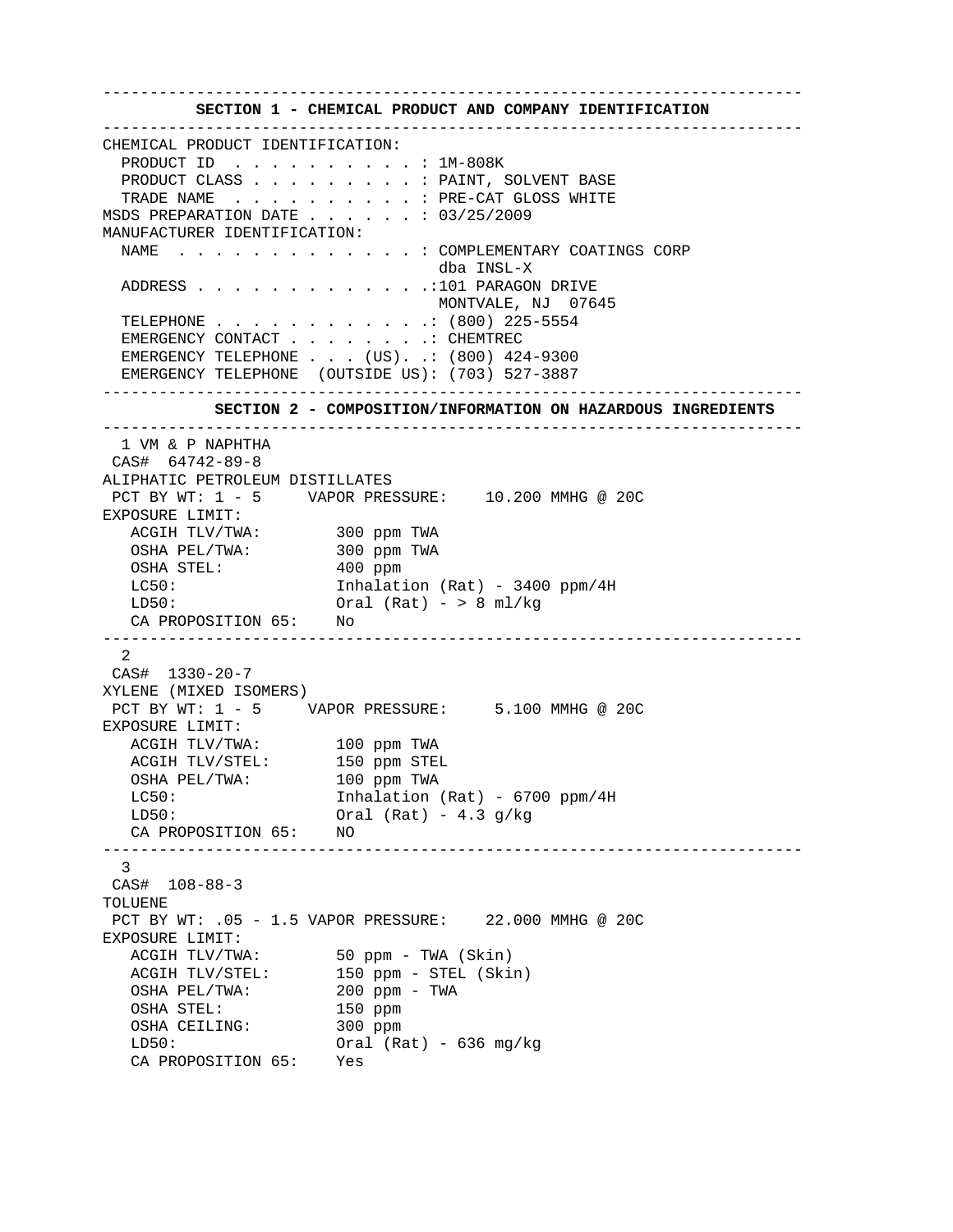---------------------------------------------------------------------------  **COMPLEMENTARY COATINGS CORP MATERIAL SAFETY DATA SHEET 1M-808K**  --------------------------------------------------------------------------- --------------------------------------------------------------------------- 4 CAS# 67-63-0 ISOPROPYL ALCOHOL PCT BY WT: 1 - 5 VAPOR PRESSURE: 33.000 MMHG @ 20C EXPOSURE LIMIT: ACGIH TLV/TWA: 200 ppm - TWA<br>ACGIH TLV/STEL: 400 ppm - STEI  $400$  ppm - STEL<br> $400$  ppm - STEL OSHA PEL/TWA: 400 ppm - TWA OSHA STEL: 500 ppm LC50: Rat (8 Hrs) - > 12,000 ppm LD50: Oral (Rat) - 5000 mg/kg --------------------------------------------------------------------------- 5 CAS# 108-65-6 PROPYLENE GLYCOL m-METHYL ETHER ACETATE PCT BY WT: 3 - 7 VAPOR PRESSURE: 3.700 MMHG @ 20C EXPOSURE LIMIT: LC50: Inhalation (Rat, Male) - > 4345 ppm/6 Hrs LD50: Oral (Rat, Female)- 8.5 g/kg --------------------------------------------------------------------------- 6 n-BUTYL ACETATE CAS# 123-86-4 ACETIC ACID BUTYL ESTER PCT BY WT: 10 - 30 VAPOR PRESSURE: 15.000 MMHG @ 20C EXPOSURE LIMIT: ACGIH TLV/TWA: TWA 150 ppm<br>ACGIH TLV/STEL: STEL 200 ppm ACGIH IDV/ING<br>ACGIH TLV/STEL: STEL 200 ppm<br>OSHA PEL/TWA: TWA 150 ppm OSHA PEL/TWA: OSHA STEL: 200 ppm LC50: Inhalation (Rat) - > 1800 ppm/6 Hrs LD50: Oral (Rat)- 14,130 mg/kg --------------------------------------------------------------------------- 7 ETHYLENE GLYCOL N-BUTYL ETHER CAS# 111-76-2 2-BUTOXYETHANOL<br>PCT BY WT: 1 - 5 VAPOR PRESSURE: .660 MMHG @ 20C EXPOSURE LIMIT: ACGIH TLV/TWA: 20 ppm TWA (Skin) OSHA PEL/TWA: 50 ppm TWA (Skin) LC50: Inhalation (Mouse) - 700 ppm/7 Hrs LD50: Oral (Rat)- 1746 mg/kg CA PROPOSITION 65: No --------------------------------------------------------------------------- 8 ACETONE CAS# 67-64-1 2-PROPANONE PCT BY WT: 3 - 7 VAPOR PRESSURE: 185.000 MMHG @ 20C EXPOSURE LIMIT: ACGIH TLV/TWA: TWA 500 ppm<br>ACGIH TLV/STEL: STEL 750 ppm ACGIH TLV/STEL: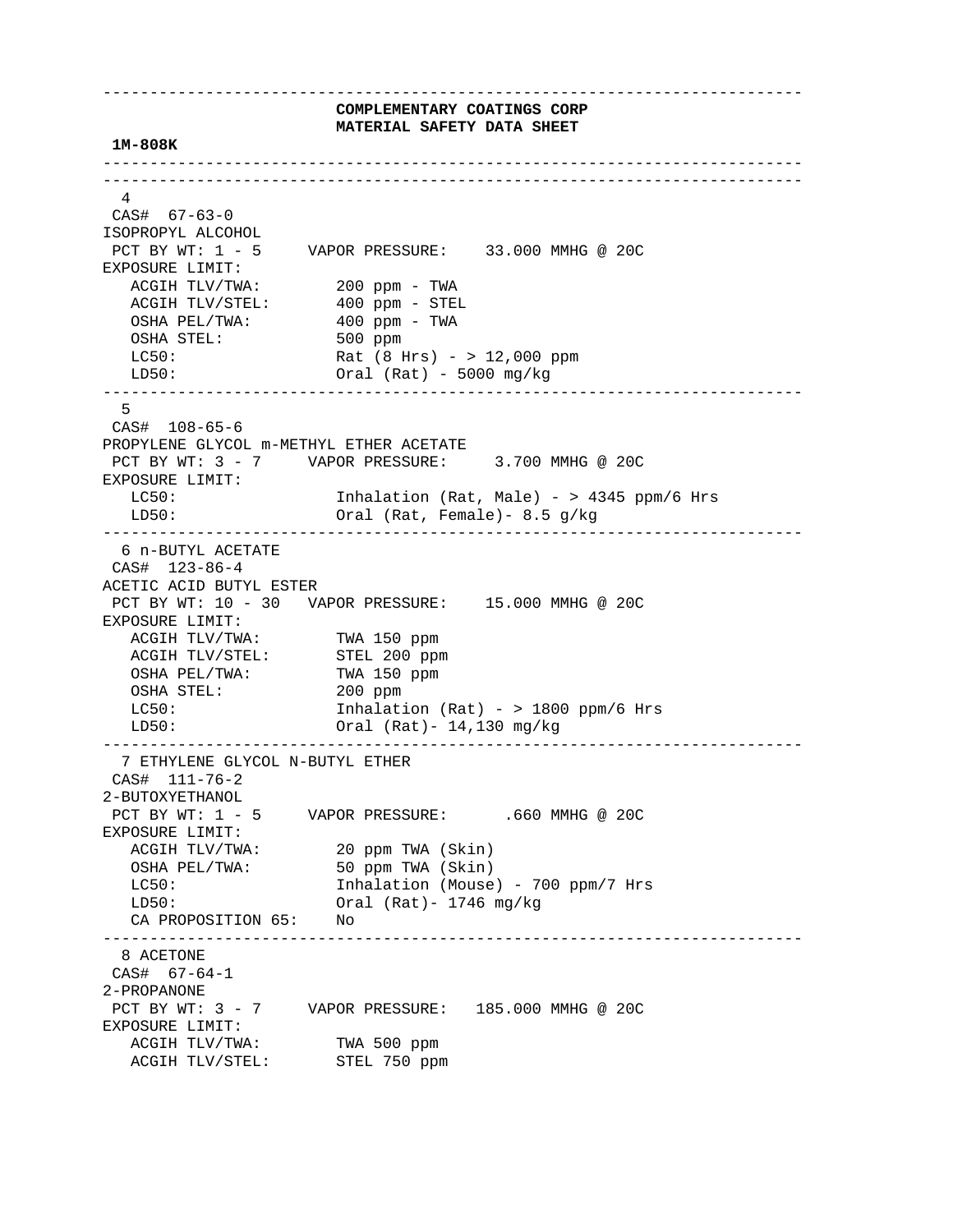**COMPLEMENTARY COATINGS CORP MATERIAL SAFETY DATA SHEET 1M-808K**  --------------------------------------------------------------------------- OSHA PEL/TWA: TWA 750 ppm OSHA STEL: 1000 ppm<br>
LC50: 1nhalatio Inhalation (Rat)-  $>16,000$  ppm/4Hrs LD50: Oral (Rat): 6715 - 8453 mg/kg CA PROPOSITION 65: No --------------------------------------------------------------------------- 9 ISOBUTYL ALCOHOL CAS# 78-83-1 2-METHYL-1-PROPANOL PCT BY WT: 1 - 5 VAPOR PRESSURE: 8.800 MMHG @ 20C EXPOSURE LIMIT: ACGIH TLV/TWA: 50 ppm - TWA OSHA PEL/TWA: 100 ppm - TWA LC50: Inhalation (Rat) - >8000 ppm/4 Hour (s) LD50: Oral (Rat): 2.5-6.4 g/kg --------------------------------------------------------------------------- 10 CAS# 64-17-5 ETHYL ALCOHOL PCT BY WT: 7 - 13 VAPOR PRESSURE: 57.000 MMHG @ 20C EXPOSURE LIMIT: ACGIH TLV/TWA: TWA 1000 ppm<br>
OSHA PEL/TWA: TWA 1000 ppm OSHA PEL/TWA: LD50: Oral (Rat) - 7060 mg/kg --------------------------------------------------------------------------- 11 CAS# 100-41-4 ETHYLBENZENE PCT BY WT: 1 - 5 VAPOR PRESSURE: 7.000 MMHG @ 20C EXPOSURE LIMIT: ACGIH TLV/TWA: TWA 100 ppm ACGIH TLV/STEL: STEL 25 ppm OSHA PEL/TWA: TWA 100 ppm<br>
OSHA STEL: 125 ppm OSHA STEL: LD50: Oral, Rat - 3500 mg/kg CA PROPOSITION 65: Yes --------------------------------------------------------------------------- \*\*\*\*\*\*\*\*\*\*\*\*\*\*\*\*\*\*\*\*\*\*\*\*\*\*\*\*\*\*\*\*\*\*\*\*\*\*\*\*\*\*\*\*\*\*\*\*\*\*\*\*\*\*\*\*\*\*\*\*\*\*\*\*\*\*\*\*\*\*\*\*\*\*\* This product contains one or more reported carcinogens or suspected carcinogens which are noted in Section 3, Hazards Identification, CARCINOGENICITY. \*\*\*\*\*\*\*\*\*\*\*\*\*\*\*\*\*\*\*\*\*\*\*\*\*\*\*\*\*\*\*\*\*\*\*\*\*\*\*\*\*\*\*\*\*\*\*\*\*\*\*\*\*\*\*\*\*\*\*\*\*\*\*\*\*\*\*\*\*\*\*\*\*\*\* \*\*\*\*\*\*\*\*\*\*\*\*\*\*\*\*\*\*\*\*\*\*\*\*\*\*\*\*\*\*\*\*\*\*\*\*\*\*\*\*\*\*\*\*\*\*\*\*\*\*\*\*\*\*\*\*\*\*\*\*\*\*\*\*\*\*\*\*\*\*\*\*\*\*\* This product contains one or more Hazardous Air Pollutants. \*\*\*\*\*\*\*\*\*\*\*\*\*\*\*\*\*\*\*\*\*\*\*\*\*\*\*\*\*\*\*\*\*\*\*\*\*\*\*\*\*\*\*\*\*\*\*\*\*\*\*\*\*\*\*\*\*\*\*\*\*\*\*\*\*\*\*\*\*\*\*\*\*\*\* \*\*\*\*\*\*\*\*\*\*\*\*\*\*\*\*\*\*\*\*\*\*\*\*\*\*\*\*\*\*\*\*\*\*\*\*\*\*\*\*\*\*\*\*\*\*\*\*\*\*\*\*\*\*\*\*\*\*\*\*\*\*\*\*\*\*\*\*\*\*\*\*\*\*\* This product contains one or more reported or suspected reproductive toxins.

\*\*\*\*\*\*\*\*\*\*\*\*\*\*\*\*\*\*\*\*\*\*\*\*\*\*\*\*\*\*\*\*\*\*\*\*\*\*\*\*\*\*\*\*\*\*\*\*\*\*\*\*\*\*\*\*\*\*\*\*\*\*\*\*\*\*\*\*\*\*\*\*\*\*\*

---------------------------------------------------------------------------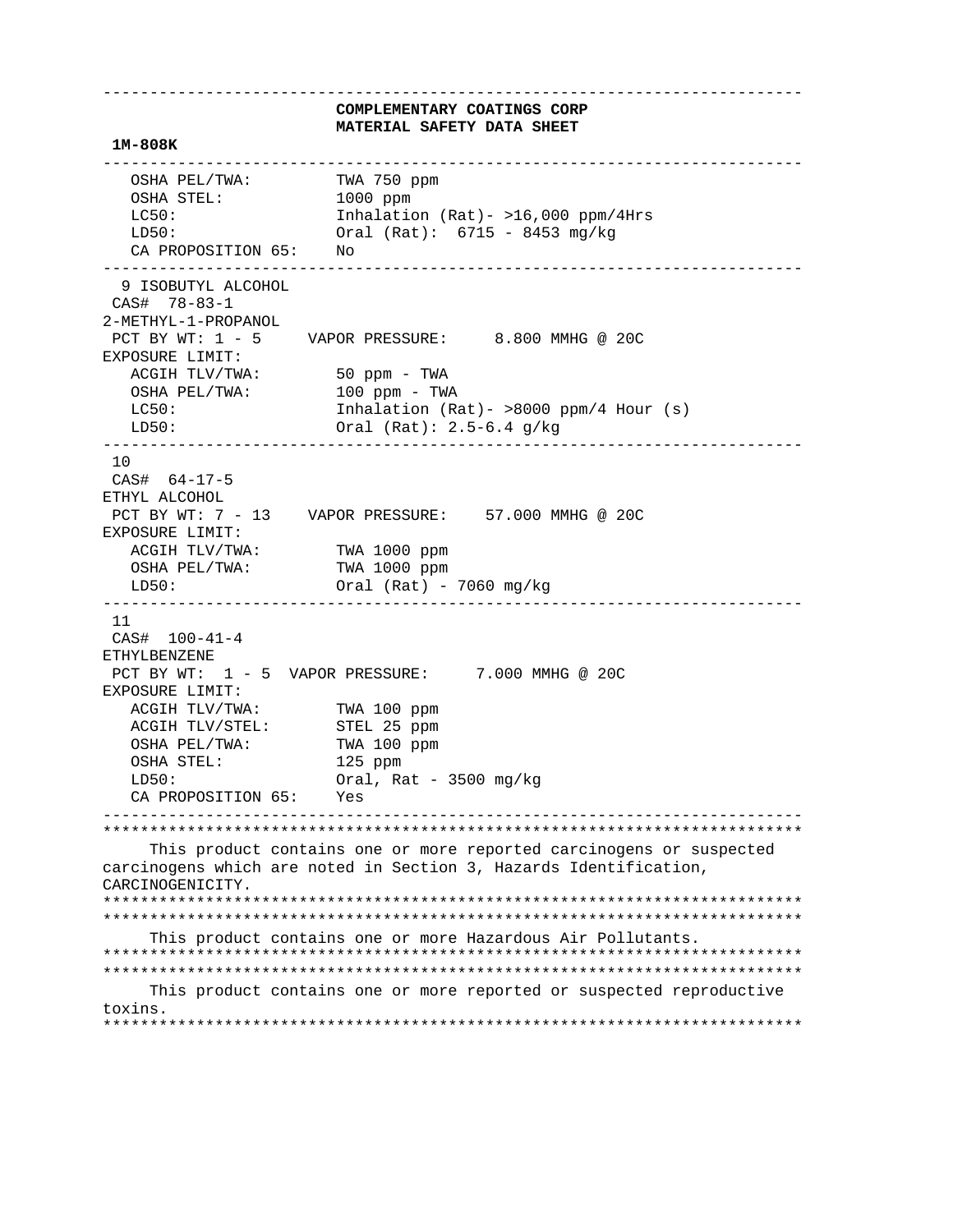## ---------------------------------------------------------------------------  **COMPLEMENTARY COATINGS CORP MATERIAL SAFETY DATA SHEET**

### **1M-808K**

 --------------------------------------------------------------------------- ---------------------------------------------------------------------------  **SECTION 3 - HAZARDS IDENTIFICATION**  --------------------------------------------------------------------------- POTENTIAL HEALTH EFFECTS EYES: Exposure to liquid may cause mild eye irritation. Symptoms may include stinging, tearing, and redness. SKIN: Prolonged or repeated skin contact may cause drying, cracking or irritation. INHALATION: High vapor concentrations may cause drowsiness and irritation of the eyes or respiratory tract. INGESTION: Swallowing small amounts of this product during normal handling is not likely to cause harmful effects, but swallowing large amounts may be harmful. MEDICAL CONDITIONS AGGRAVATED BY EXPOSURE Pre-existing eye, skin and respiratory disorders may be aggravated by exposure to this product. POSSIBLE ROUTES OF ENTRY Inhalation, ingestion, skin absorption. CARCINOGENICITY If applicable, refer to the message(s) below. HEALTH HAZARDS SPECIFIC TO PRODUCT COMPONENTS: EFFECTS OF CHRONIC OVEREXPOSURE TO: XYLENE: Studies have shown a possible association with exposure to xylene and respiratory tract irritation, liver & kidney damage, nausea, and vomiting in humans. Ethylbenzene has been shown to cause cancer in laboratory animals. The relevance of this finding to humans is uncertain. IARC has classified ethylbenzene as a possible human carcinogen (Group 2B). TOLUENE: Intentional abuse, misuse or other massive exposure to toluene may cause multiple organ (liver, kidney, brain cell) damage and/or death. Comparable central nervous system effects have not been shown to result from occupational exposure to toluene. Prolonged intentional toluene abuse may lead to hearing loss progressing to deafness. Toluene may be harmful to the human fetus based on positive test results with laboratory animals. Case studies show that prolonged intentional abuse of toluene during pregnancy can cause birth defects in humans. ACETONE: Extensive human experience and animal data indicate that acetone is of low toxicity. However, ingestion of very large amounts or inhalation of extremely high vapor concentrations can cause irritation, nausea, vomiting,

confusion, drowsiness, convulsions, and coma with possible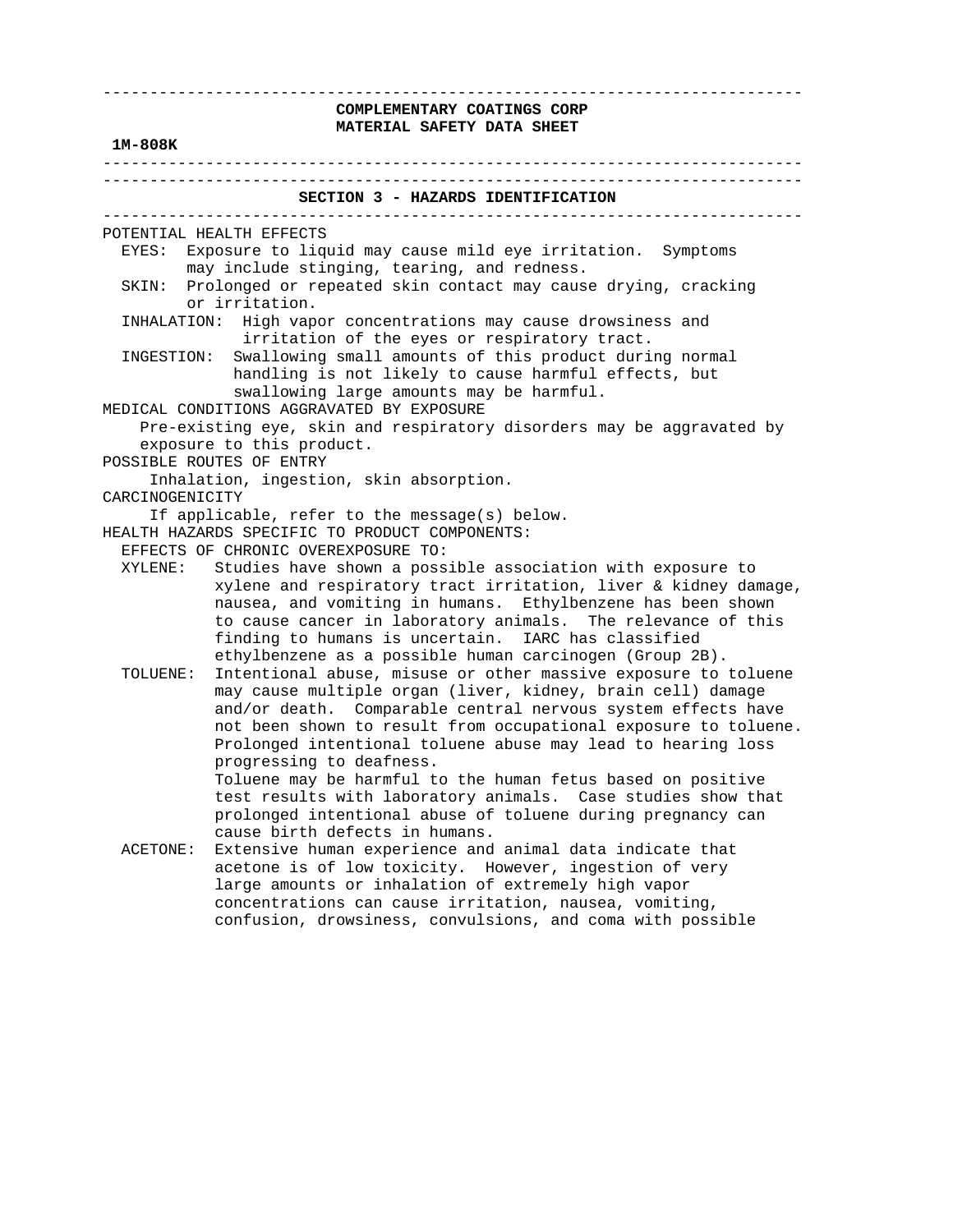# ---------------------------------------------------------------------------  **COMPLEMENTARY COATINGS CORP MATERIAL SAFETY DATA SHEET 1M-808K**  -------------------------------------------------------------------------- liver and kidney injury. Based on animal data and structure-activity relationships, this product is NOT expected to cause nervous system damage. ---------------------------------------------------------------------------  **SECTION 4 - FIRST AID MEASURES**  --------------------------------------------------------------------------- EMERGENCY FIRST AID: EYE CONTACT: Flush at once with large amounts of lukewarm water for at least 15 minutes and get medical attention. SKIN CONTACT: Remove from skin with soap and water. Remove drenched clothing. If irritation persists, consult a physician. INHALATION: If affected by inhalation of vapor or spray mist, remove to fresh air. If necessary, restore breathing; in this case contact physician at once. INGESTION: Seek medical advice. NOTE TO PHYSICIAN: Not Applicable. ---------------------------------------------------------------------------  **SECTION 5 - FIRE FIGHTING MEASURES**  --------------------------------------------------------------------------- FIRE AND EXPLOSIVE PROPERTIES OF THE CHEMICAL: Flammability Classification . . . . . : OSHA Flammable Liquid - Class 1B Flashpoint . . . . . . . . . . . . : 2.2  $^{\circ}$ C Explosion Level . . . . . . . . . . . : Low - .1 High - 36.0 EXTINGUISHING MEDIA

 Water spray, dry chemical, carbon dioxide (CO2), alcohol foam SPECIAL FIRE-FIGHTING PROCEDURES

 Wear self-contained breathing apparatus and protective clothing. USE WATER WITH CAUTION. The fire could easily be spread by the use of water in an area where the water could not be contained. Use water spray to keep fire-exposed containers cool. Water may be ineffective in fighting the fire.

#### HAZARDOUS DECOMPOSITION

 May form: carbon dioxide and carbon monoxide. UNUSUAL FIRE AND EXPLOSION HAZARDS

 FLAMMABLE. Vapors may cause a flash fire or ignite explosively. Vapors may travel considerable distance to a source of ignition and flash back. Prevent build-up of vapors or gases to explosive concentrations.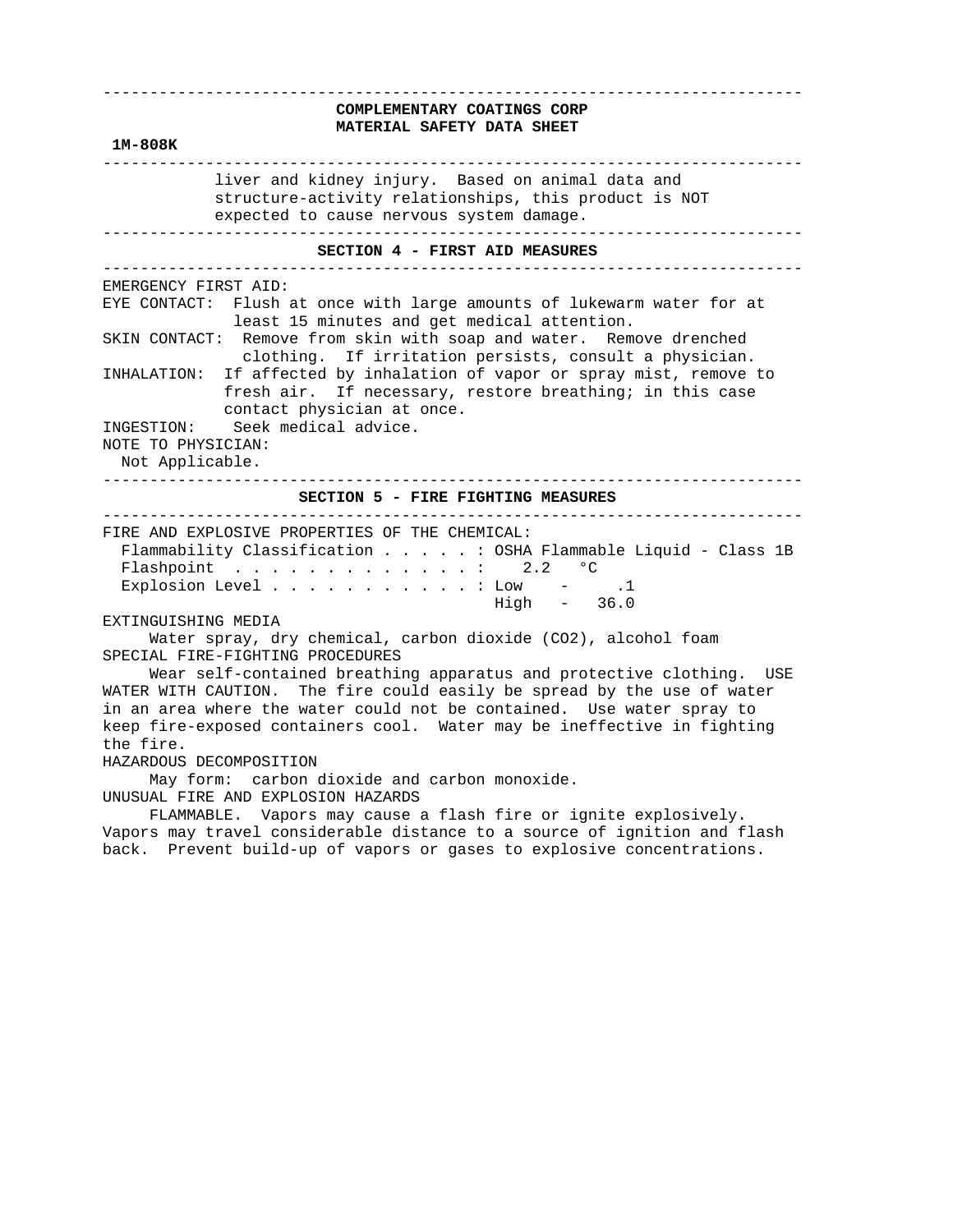| 1M-808K                                                                                                                                                                                                                                                                                                                                                                                                                                                                              | COMPLEMENTARY COATINGS CORP<br>MATERIAL SAFETY DATA SHEET                                                                                                                                                                                                                                                                                                                                                                                          |
|--------------------------------------------------------------------------------------------------------------------------------------------------------------------------------------------------------------------------------------------------------------------------------------------------------------------------------------------------------------------------------------------------------------------------------------------------------------------------------------|----------------------------------------------------------------------------------------------------------------------------------------------------------------------------------------------------------------------------------------------------------------------------------------------------------------------------------------------------------------------------------------------------------------------------------------------------|
| $\begin{array}{cccccccccccccc} \bot & \bot & \bot & \bot & \bot & \bot \end{array}$                                                                                                                                                                                                                                                                                                                                                                                                  |                                                                                                                                                                                                                                                                                                                                                                                                                                                    |
|                                                                                                                                                                                                                                                                                                                                                                                                                                                                                      | SECTION 6 - ACCIDENTAL RELEASE MEASURES                                                                                                                                                                                                                                                                                                                                                                                                            |
| STEPS TO BE TAKEN IN CASE MATERIAL IS RELEASED OR SPILLED<br>Remove all sources of ignition (flame, hot surfaces and sources of<br>electrical, static or frictional sparks). Avoid breathing vapors.<br>Ventilate area. For large spills, use water spray to disperse vapors and<br>dilute spill to a nonflammable mixture. Prevent runoff from entering<br>drains, sewers, or streams.<br>CLEAN-UP<br>Absorb liquid on vermiculite, floor absorbent or other absorbent<br>material. |                                                                                                                                                                                                                                                                                                                                                                                                                                                    |
| SECTION 7 - HANDLING AND STORAGE                                                                                                                                                                                                                                                                                                                                                                                                                                                     |                                                                                                                                                                                                                                                                                                                                                                                                                                                    |
| dispensing and disposal of flammable liquids.<br><b>STORAGE</b><br>place.<br>SPECIAL COMMENTS                                                                                                                                                                                                                                                                                                                                                                                        | Keep away from heat, sparks and open flame. Use only with adequate<br>ventilation. Keep from contact with oxidizing materials. Comply with<br>all national, state, and local codes pertaining to the storage, handling<br>Keep container tightly closed. Keep container in a well-ventilated<br>Avoid contact with eyes and prolonged or repeated contact with skin.<br>Avoid breathing high vapor concentrations. Wash thoroughly after handling. |
| SECTION 8 - EXPOSURE CONTROLS, PERSONAL PROTECTION                                                                                                                                                                                                                                                                                                                                                                                                                                   |                                                                                                                                                                                                                                                                                                                                                                                                                                                    |
| VENTILATION<br>exposure limits.<br>RESPIRATORY PROTECTION                                                                                                                                                                                                                                                                                                                                                                                                                            | Use exhaust ventilation to keep airborne concentrations below<br>If personal exposure cannot be controlled below applicable limits by<br>ventilation, wear a properly fitted organic vapor respirator approved by                                                                                                                                                                                                                                  |
| EYE PROTECTION<br>SKIN PROTECTION<br>impervious gloves should be worn.                                                                                                                                                                                                                                                                                                                                                                                                               | NIOSH for protection against chemicals in Section 2 &/or 15.<br>Use safety eyewear with splashguards and side shields.<br>For operations where prolonged or repeated skin contact may occur,                                                                                                                                                                                                                                                       |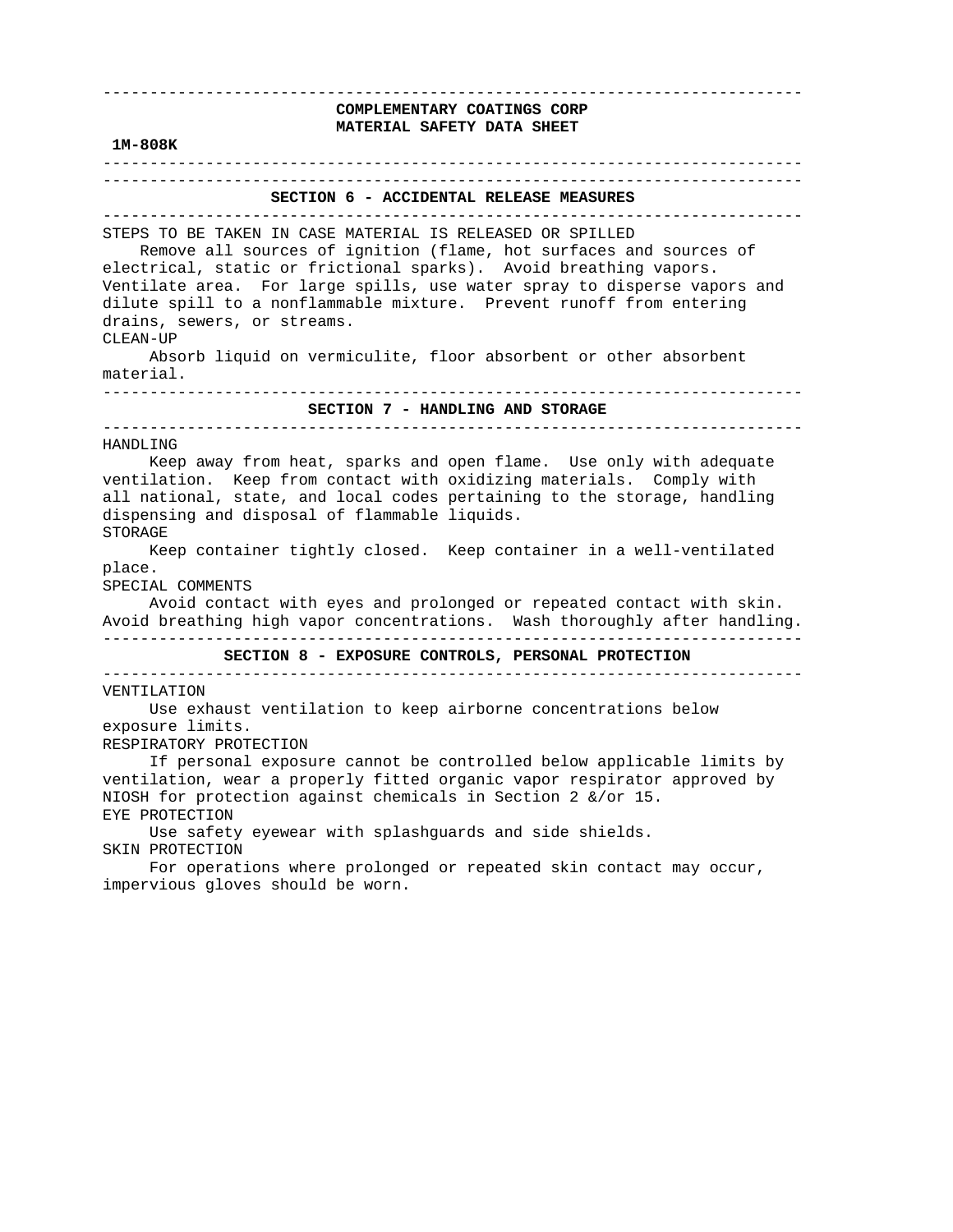## ---------------------------------------------------------------------------  **COMPLEMENTARY COATINGS CORP MATERIAL SAFETY DATA SHEET**

### **1M-808K**

---------------------------------------------------------------------------

# ---------------------------------------------------------------------------  **SECTION 9 - PHYSICAL AND CHEMICAL PROPERTIES**  --------------------------------------------------------------------------- Physical State . . . . . . . . . . . . LIQUID Vapor Pressure . . . . . . . . . . . : 185.00 Vapor Density  $\ldots$  . . . . . . . . . . 4.60 Boiling Point Range . . . . . . . . : Lower - 56.1 °C Higher -  $172.7$  °C Specific Gravity . . . . . . . . . . : 1.095 VOC - Total (gm/l) . . . . . . . . . . : 628.02 Evaporation Rate  $\ldots$  . . . . . . . . . 14.400 (n-Butyl Acetate = 1) Volatile by Weight . . . . . . . . . : 58.6861 Volatile by Volume . . . . . . . . . : 76.2590 ---------------------------------------------------------------------------  **SECTION 10 - STABILITY AND REACTIVITY**  --------------------------------------------------------------------------- STABILITY This product is stable. INCOMPATIBILITIES (Materials to Avoid) This product can react violently with strong oxidizing agents and strong acids. HAZARDOUS POLYMERIZATION Will not occur. CONDITIONS TO AVOID High temperatures. HAZARDOUS DECOMPOSITION May form: carbon dioxide and carbon monoxide. ---------------------------------------------------------------------------  **SECTION 11 - TOXICOLOGICAL INFORMATION**  --------------------------------------------------------------------------- No data at this time. ---------------------------------------------------------------------------  **SECTION 12 - ECOLOGICAL INFORMATION**  --------------------------------------------------------------------------- No data at this time. ---------------------------------------------------------------------------  **SECTION 13 - DISPOSAL CONSIDERATIONS**  ---------------------------------------------------------------------------

WASTE DISPOSAL

 Discharge, treatment, or disposal may be subject to national, state or local laws. Mix with compatible chemical, which is less flammable and incinerate.

Since emptied containers retain product residue, follow label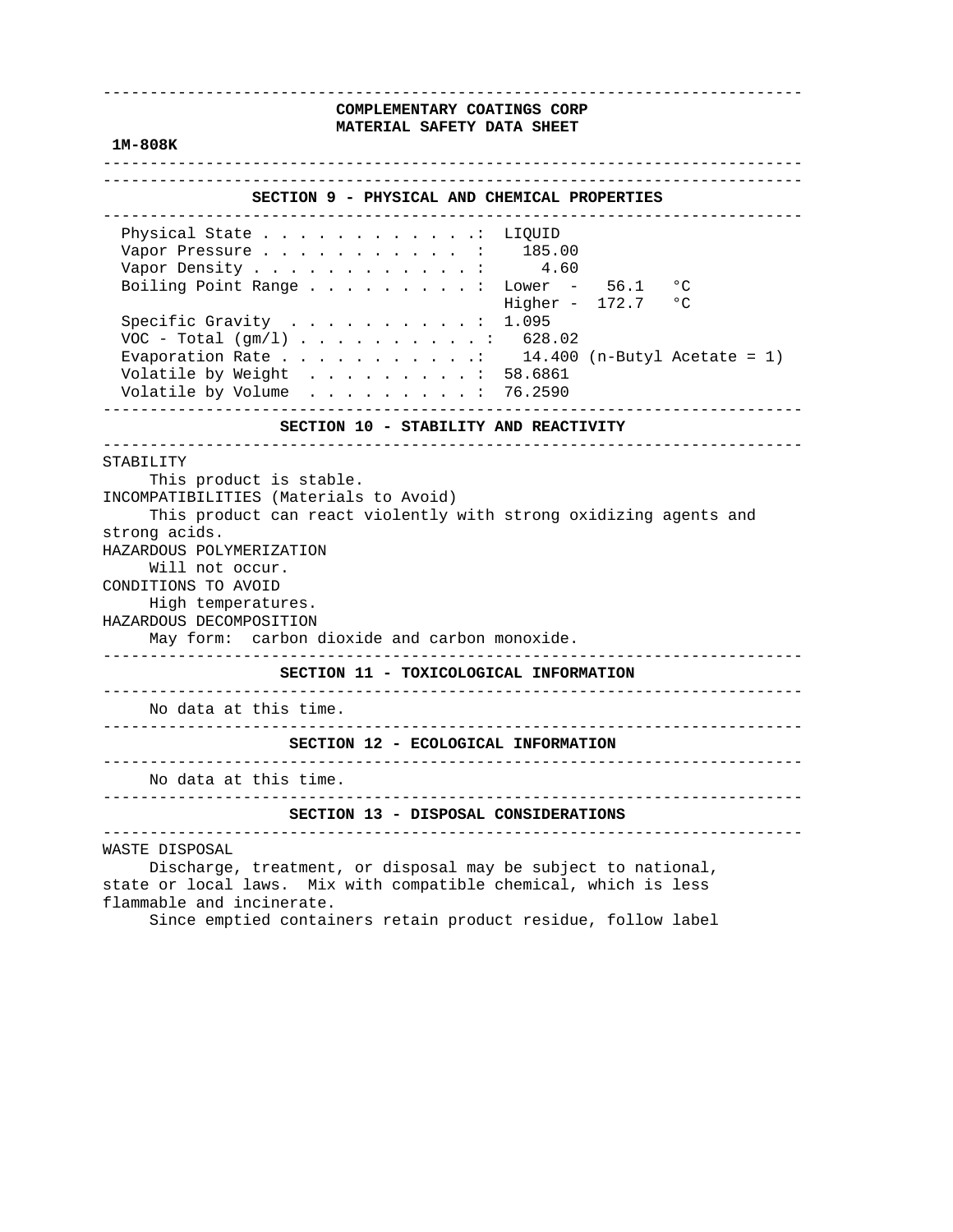# **COMPLEMENTARY COATINGS CORP MATERIAL SAFETY DATA SHEET**

---------------------------------------------------------------------------

#### **1M-808K**

 -------------------------------------------------------------------------- warnings even after container is emptied. Residual vapors may explode on ignition; do not cut, drill, grind, or weld on or near this container. ---------------------------------------------------------------------------  **SECTION 14 - TRANSPORT INFORMATION**  --------------------------------------------------------------------------- TDG HAZARD CLASS . . . . . . . . : 3 TDG PACKAGING GROUP . . . . . . . : PG II TDG SHIPPING NAME . . . . . . . . : PAINT UN/NA NUMBER . . . . . . . . . . .: UN1263 ---------------------------------------------------------------------------  **SECTION 15 - REGULATORY INFORMATION**  --------------------------------------------------------------------------- U.S. FEDERAL REGULATORY INFORMATION TSCA SECTION 8(b) - INVENTORY STATUS: All components of this product are either listed on the U.S. Toxic Substances Control Act (TSCA) inventory of chemicals or are otherwise compliant with TSCA Regulations. CANADA DSL - YES - All components are listed or exempt. ---------------------------------------------------------------------------  **SECTION 16 - OTHER INFORMATION**  --------------------------------------------------------------------------- Prepared by . . . . . . . . . . . . : Date of issue . . . . . . . . . . . . : 03/25/2009 Last Revision Date . . . . . . . . . : 03/24/2009 MSDS Prepared for . . . . . . . . . : MSDS Last Prepared . . . . . . . . . : NONE HMIS Rating: Health- 2 Flammability- 3 Reactivity- 0 \*\*\*\*\*\*\*\*\*\*\*\*\*\*\*\*\*\*\*\*\*\*\*\*\*\*\*\*\*\*\*\*\*\*\*\*\*\*\*\*\*\*\*\*\*\*\*\*\*\*\*\*\*\*\*\*\*\*\*\*\*\*\*\*\*\*\*\*\*\*\*\*\*\*\* This product has been classified in accordance with the hazard criteria of the Controlled Product Regulations and the MSDS contains all of the information required by these regulations.

 The above information pertains to this product as currently formulated and is based on the information available, as of this date. Addition of reducers or other additives to this product may substantially alter the composition and hazards of the product. Since conditions of use are out side our control, we make no warranties, express or implied, and assume no liability in connection with any use of this information. \*\*\*\*\*\*\*\*\*\*\*\*\*\*\*\*\*\*\*\*\*\*\*\*\*\*\*\*\*\*\*\*\*\*\*\*\*\*\*\*\*\*\*\*\*\*\*\*\*\*\*\*\*\*\*\*\*\*\*\*\*\*\*\*\*\*\*\*\*\*\*\*\*\*\*